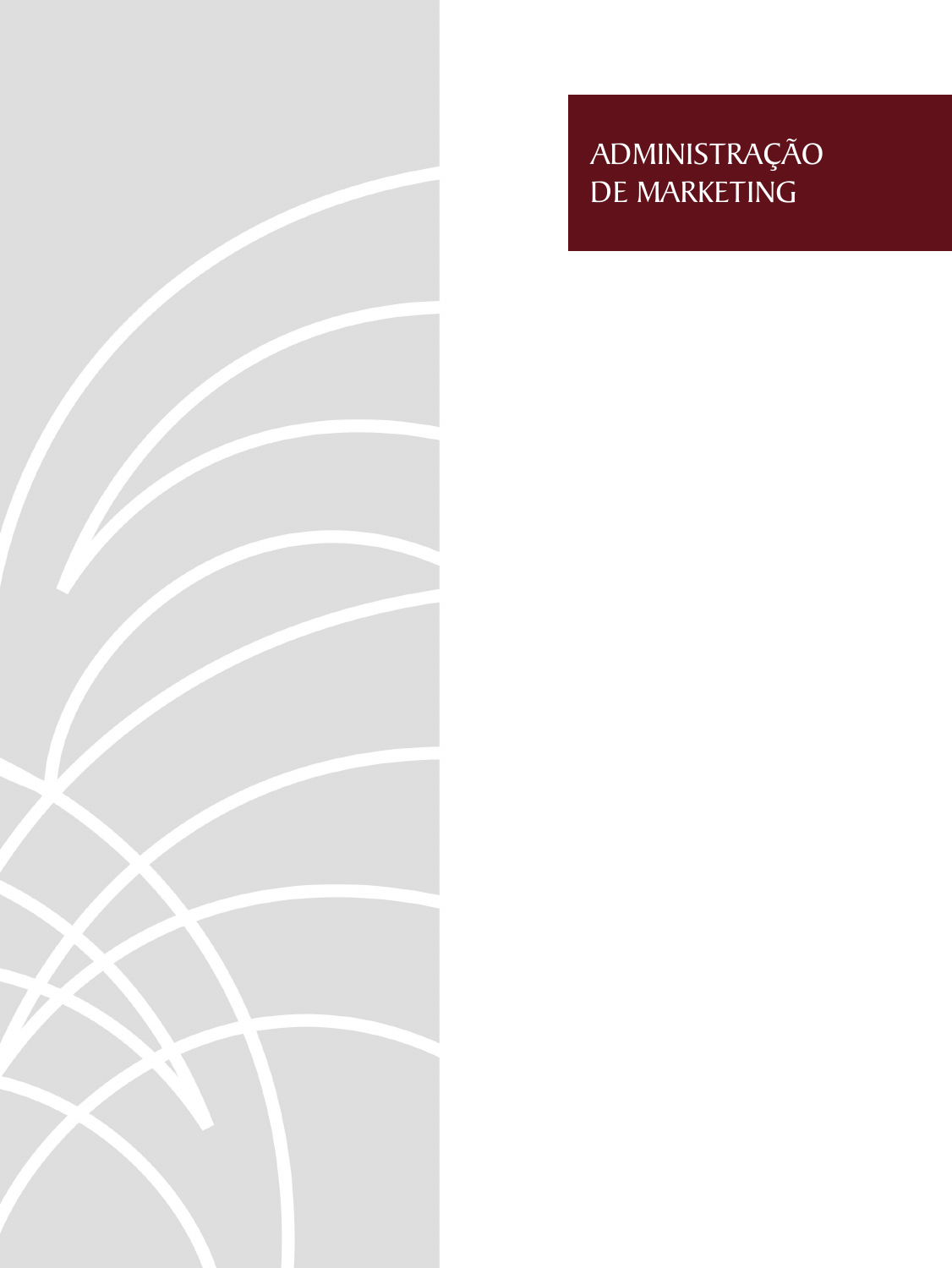Luciano Augusto Toledo . Guilherme de Farias Shiraishi

# ORGANIZATIONAL STRUCTURES WITHIN THE SCOPE OF STRATEGIC MARKETING PLANNING: A DISCURSIVE STUDY

# Estruturas Organizacionais no Âmbito do planejamento estratégico de marketing: um estudo discursivo

Luciano Augusto Toledo Universidade Presbiteriana Mackenzie

Doutor em Administração pela Universidade de São Paulo Professor da Universidade Presbiteriana Mackenzie. Rua Maria Borba 40 - Consolação 01257000 - Sao Paulo, SP - Brasil Telefone: (11) 30915817 Homepage: http://www.mackenzie.com.br Email: luciano@mackenzie.br

#### Guilherme de Farias Shiraishi Universidade Presbiteriana Mackenzie

Doutor em Administração pela Universidade de São Paulo Endereço profissional: Rua da Consolação, 896 - Consolação 01302-907 - Sao Paulo, SP - Brasil Telefone: (11) 21148765 Fax: (11) 21148898 Homepage: www.mackenzie.com.br Email: guilherme@mackenzie.com.br

#### **Data de submissão:** 27 set. 2008 . **Data de aprovação:**

10 abr. 2010 . **Sistema de avaliação:** Double blind review

. Universidade FUMEC / FACE . Prof. Dr. Cid Gonçalves Filho

. Prof. Dr. Luiz Cláudio Vieira de Oliveira . Prof. Dr. Mário Teixeira Reis Neto

### *ABSTRACT*

*The present article proposes to analyze marketing planning within the context of innovative organizational structures. The work has been structured as an essay, and is comprised of a review of the theoretical reference, set against a conceptual critical analysis of a few aspects pertinent to the theme. Issues around the difference among the several strategic levels, such as the formulation of corporate strategies, competitive and structural. Additionally, marketing planning activities were situated in companies' structural hierarchizing. Lastly, a reflection is conducted, raising issues adjacent to marketing planning, strategies, and innovative organizational structures.*

#### *KEYWORDS*

 *Organizational structure. Marketing planning. Strategies.*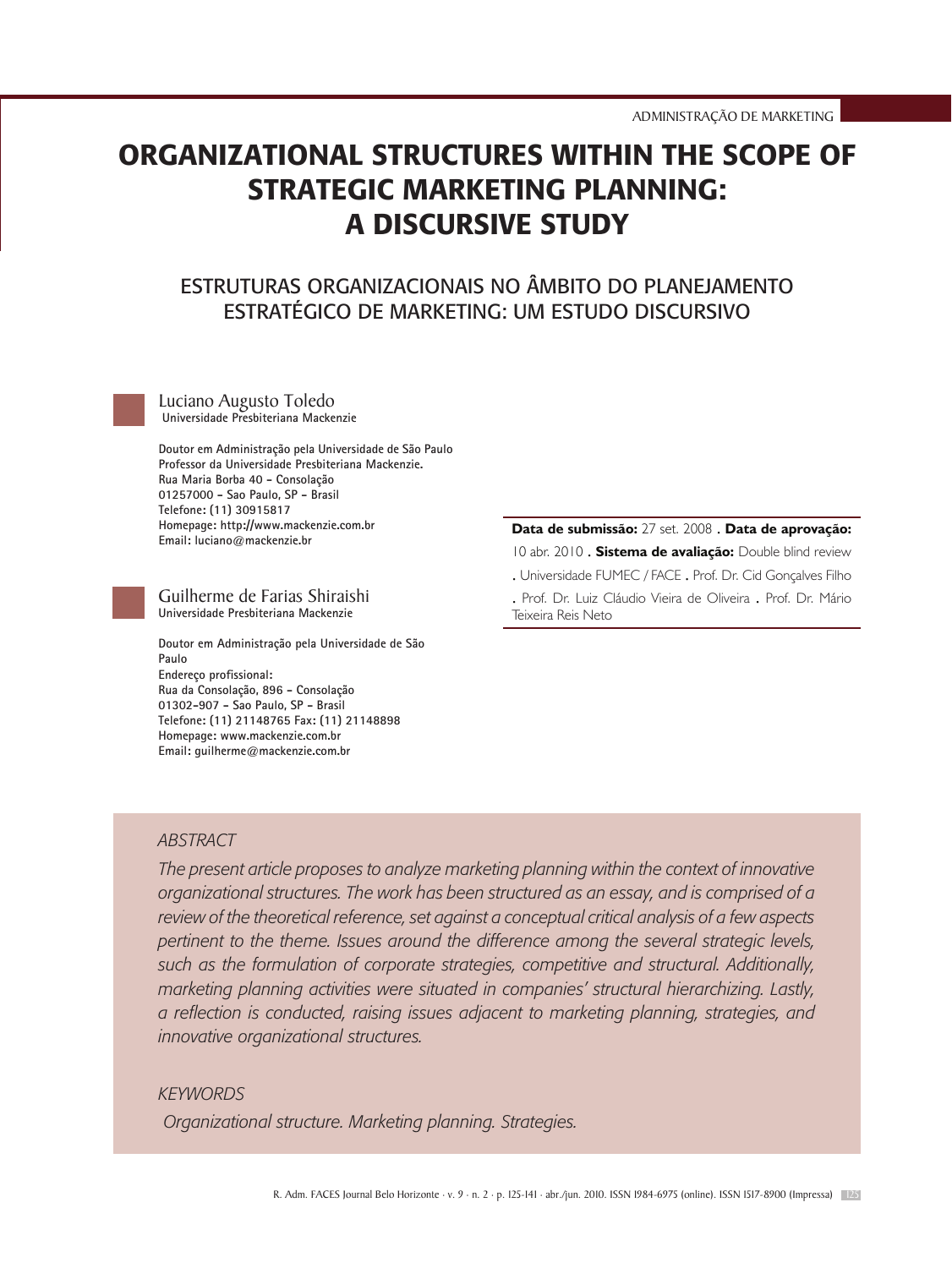#### RESUMO

O presente artigo propõe-se a analisar e estudar o planejamento de marketing no contexto de estruturas organizacionais inovadoras. O trabalho foi estruturado sob a modalidade de ensaio, e compõe-se de uma revisão do referencial teórico, mediante uma análise conceitual crítica de alguns aspectos pertinentes ao tema. Foram tratadas questões em torno da diferença entre os diversos níveis estratégicos, como a formulação de estratégias corporativas, competitivas e funcionais, além de situar as atividades de planejamento de marketing dentro da hierarquização estrutural das empresas. Por fim, é realizada uma reflexão e levantamento de questões adjacentes ao planejamento de marketing, estratégias e estruturas organizacionais inovadoras.

#### PALAVRAS-CHAVE

Estrutura organizacional. Planejamento de marketing. Estratégias.

#### **INTRODUCTION**

This essay tries to analyze the problems in marketing planning activities, in face of the problem posed by the existence of innovative organizational structures. Lambin (2000) is emphatic in stating that the revolution through which the world is going is notorious, as well as how this affects the lives of corporations. On the one hand, the phenomenon of globalization unfolds and, on the other, the technological evolution led by the use of the Internet and other emerging technologies. The constant and uncontrollable changes that occur in the contemporary business environment demand permanent adaptations and adjustments in productive and administrative products and processes, and those who do not attempt to adequate to the new environmental conditions will face difficulties to grow and survive. Companies are exposed to drastic changes in managerial and cultural paradigms, and many are disoriented and pathless in the face of the situations prevalent in the external environment.

In this technical-cultural revolution scenario, strategic planning and marketing planning stand out as guiding instruments for the improvement of company competitiveness, push forth the growth of the organization and articulate changes in organizational structures.

In this sense, all and any changes in configuration in an organizational structure may or may not bring about improvements, innovative configurations. Thus, the aforementioned justifies a scientific study dealing with some of the specificities of the theoretical references that base the concepts of strategic and marketing planning in the scope of innovative organizational structures.

### Work Method

The work is structured as an essay, which is conceived by Medeiros (2000) as a methodological narrative on a subject and the offering of original conclusions reached after accurate examination of such subject , based on documented evidence. For the author, the essay is, by nature, "problematic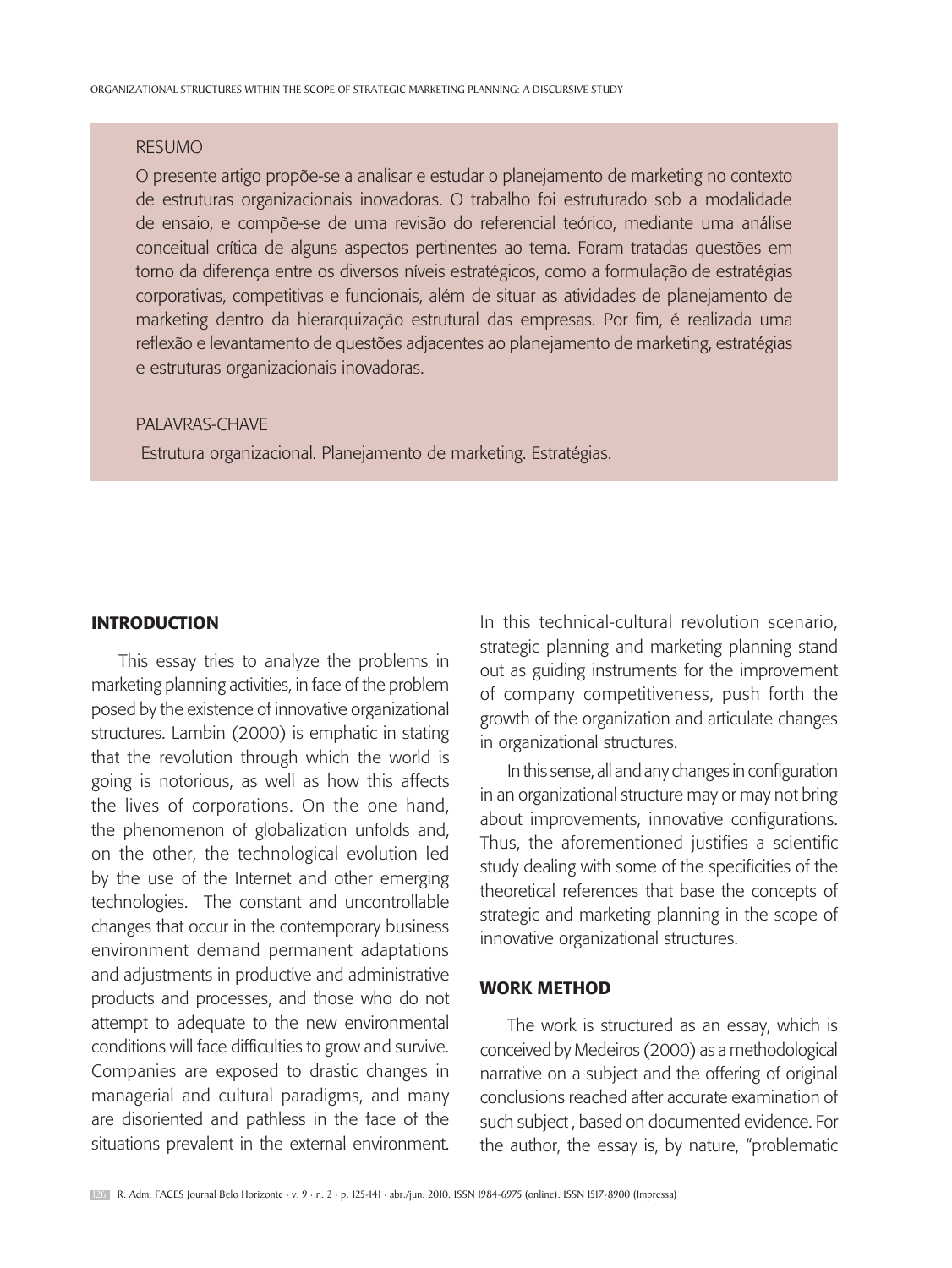rendering" and non-dogmatic, and in it, the author's critical spirit and newness, or better, originality, should prevail. As Severino (2000) ponders, in the essay the author is more free to defend a certain position, without having to sustain the rigorous and objective apparatus of empirical and bibliographical evidence.

In fact, the essay does not dismiss the logical rigor and coherence of argumentation and, for this very reason, demands cultural information and intellectual maturity. The present essay proposes to undertake a formal, discursive and conclusive analysis and unfolds into a logical and reflexive narrative on strategic and marketing planning, and the model of innovative organizational structures.

### Theoretical Reference

#### Corporate Strategies

According to Toledo (2003), a characteristic of strategic strategies is to assure the accomplishment of the company's growth objectives over time, by evaluating the present and intended strategic business units and carrying out a strategic analysis for resource allocation. The aim of those strategies is to decide on the business transactions a company will undertake and the amount of resources necessary o maintain them. There are five possible growth strategies for a company, of which three are related to intensive growth (KOTLER; KELLER, 2006; ANSOFF, 1957), and are described bellow. Intensive growth strategies are aimed at identifying growth opportunities for the companies' present business and can be configured as, market penetration, market development and product development. The integrated growth strategy is aimed at identifying growth opportunities in business transactions related to the present ones. They may try to acquire companies upstream or downstream, or try to accomplish horizontal integration through consolidations or takeovers. Finally, the company

can choose a diversified growth strategy, where it tries to identify growth opportunities in businesses unrelated to the present ones (HOOLEY; SAUNDERS; PIERCY, 2005).

The decision to invest in a company will depend on the structure of the industry analyzed, on a case-by-case basis. Porter (1998) defined five competitive forces that affect the attractiveness and competitiveness of a given industry. Those forces refer to the potential entrances, the sellers' and buyers' bargaining power, the threat of substitute products, and finally competition with other present companies. Hooley, Saunders and Piercy (2005) add that any diversified organization needs to find methods to appraise the balance among businesses in its portfolio and aid in resource allocation among them.

#### Competitive Strategies

After defining the markets to be served by the organization, the company needs to conquer and maintain them. Porter (1998) theorizes on this position as the process for the search for a competitive or business strategy. This strategy can be reached in many ways. However, it is possible to synthesize them in two global propositions: leadership in costs and differentiation (PORTER, 1998). Competitive strategies reflect the organization's capacity to adjust in accordance with what has been identified in terms of its attractiveness and competitiveness. Besanko, Dranove and Shanley (2000) render relative those strategic positions by defining the concept of created value. While Porter (1998) argues that the best outcome is in the capacity to take advantage of the company's value chain to reduce costs or create relevant differentials for consumers, without admitting mixed situations, Dranove and Shanley (2000) argue that the organization's best outcome is supplying a created valued higher than the competition's, where the buyer's surpluses are added to the profit made by the company minus production costs.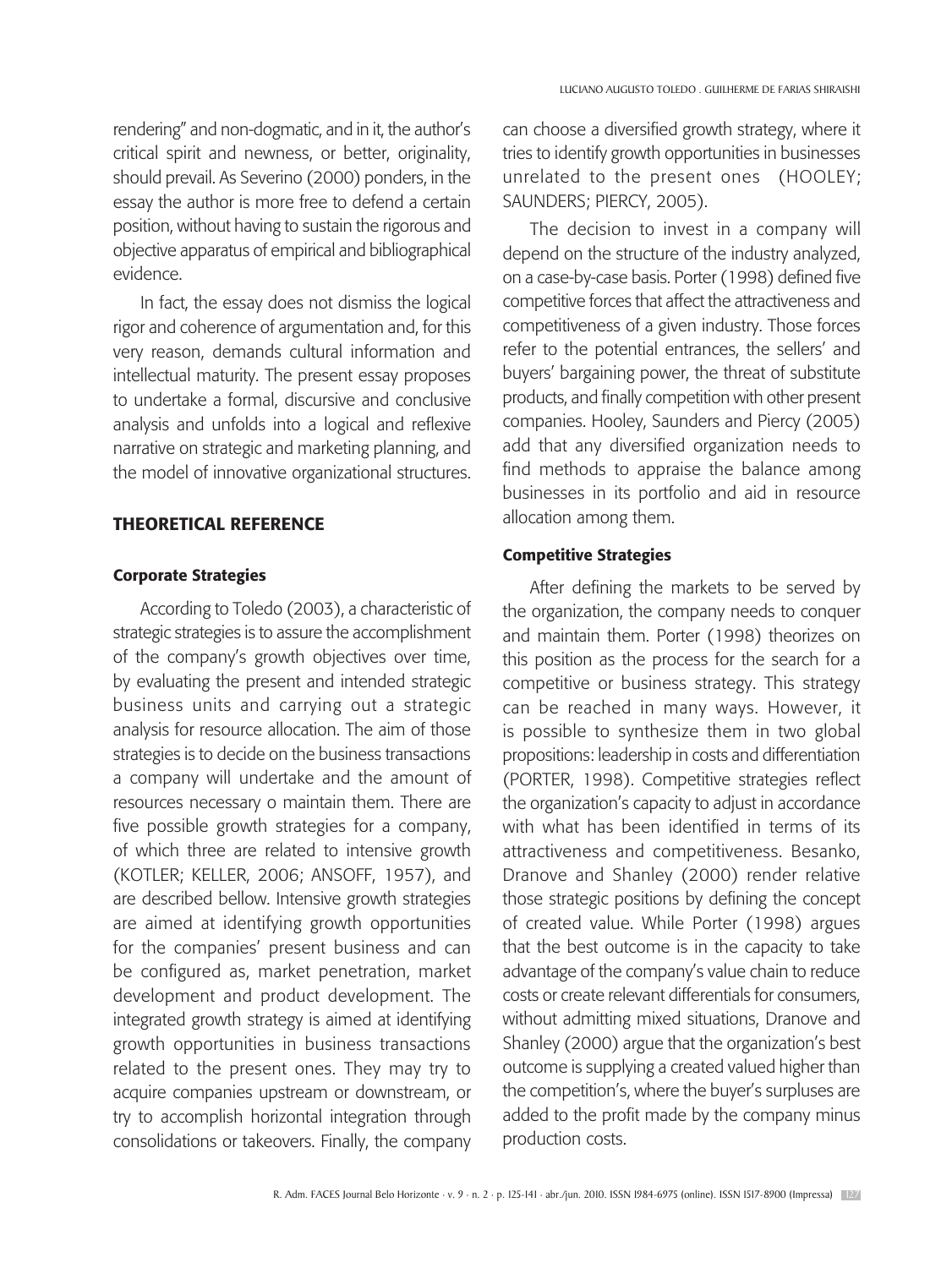Another important point in the formulation of competitive strategies is the concern with maintaining a competitive edge. Competitive edges can be protected through isolation mechanisms that neutralize the competition's value creation sources (BESANKO; DRANOVE; SHANLEY, 2000). These mechanisms can be a barrier against imitations (legal restrictions such as patents and copyright, exclusive access to clients, scale economies in limited markets, and intangible barriers related to historical circumstances and social complexity), or advantages resulting from quick changes (learning curves, network externalities, the brand's reputation when consumers are not sure about the product's quality, etc.)

Prahalad (2004) defends that its not enough for the company to simply carry out competitive positioning exercises. According to the author, companies should try to respond to the question of how to model their competencies in future scenarios. That is, instead of looking at past analysis, one must look, in a creative and innovative way, for new market opportunities, interactions with clients, and other relevant firms and markets.

Gummesson (2005) proposes two phenomena that attempt to aid the understanding and formulation of the organization's competitive strategies, the systems' theory and the theory of transactional costs. In both cases, the author advocates that company's borders with clients and suppliers are not clear, but form relationships intertwined in an orderly way. The strategy, under the systemic point of view, argues that the company is in constant interaction with the environment and, therefore, all strategies must consider the client as an extension of this system. Complementing the aforementioned strategy models, the Delta Model reflects a description of the success of competitive strategies (TOLEDO; QUELOPANA; POLERO, 2005). The authors argue that this model explains and aids in the process of making strategic decisions, in the present global context. According to (HAX; MAJLUF,

1996), the Delta Model recognizes differentiation and cost leadership strategies – *Best Product*, but the paradigm of delivering the best product supercedes them. Additionally, according to these authors, this model foresees the strategic option of serving clients in the best way possible – *Solutions for clients*. This strategy allows the company to anticipate the clients' needs and increase its understanding and learning about them and, lastly, results in positive impacts upon the relationship. Finally, the model considers as an option that the company should extrapolate the organizational limits – *System Lock-in*. Instead of concentrating only on the product or the customer, the company considers all the elements of the system that contribute towards the creation of economic value. These elements appear as suppliers and other organizations, named complements, and are parts of the systems that supply the goods and services of the main organization (HAX; MAJLUF, 1996).

#### Functional Strategies

Functional strategies are decisions subordinate to business or competitive strategies. These decisions are made in connection with the company's functional activities and administrative processes, whether they are related to the final activities, or support areas such as marketing, people management, production, finances, *P & D*, information technology, etc. (HOOLEY; SAUNDERS; PIERCY, 2005).

Although these strategies are defined as a strategic level, the subordinate decisions that operationalize the search for competitive edge and growth can also be seen as action programs. This confusion results from the point-of-view adopted. At this hierarchical level, if the competitive strategy is taken as a reference, the subordinate decisions can be seen as actions to reach the objective established at the higher level. According the definition offered by Mintzberg (2002), where the programs are specific steps in actions necessary to reach the main objectives, these activities are part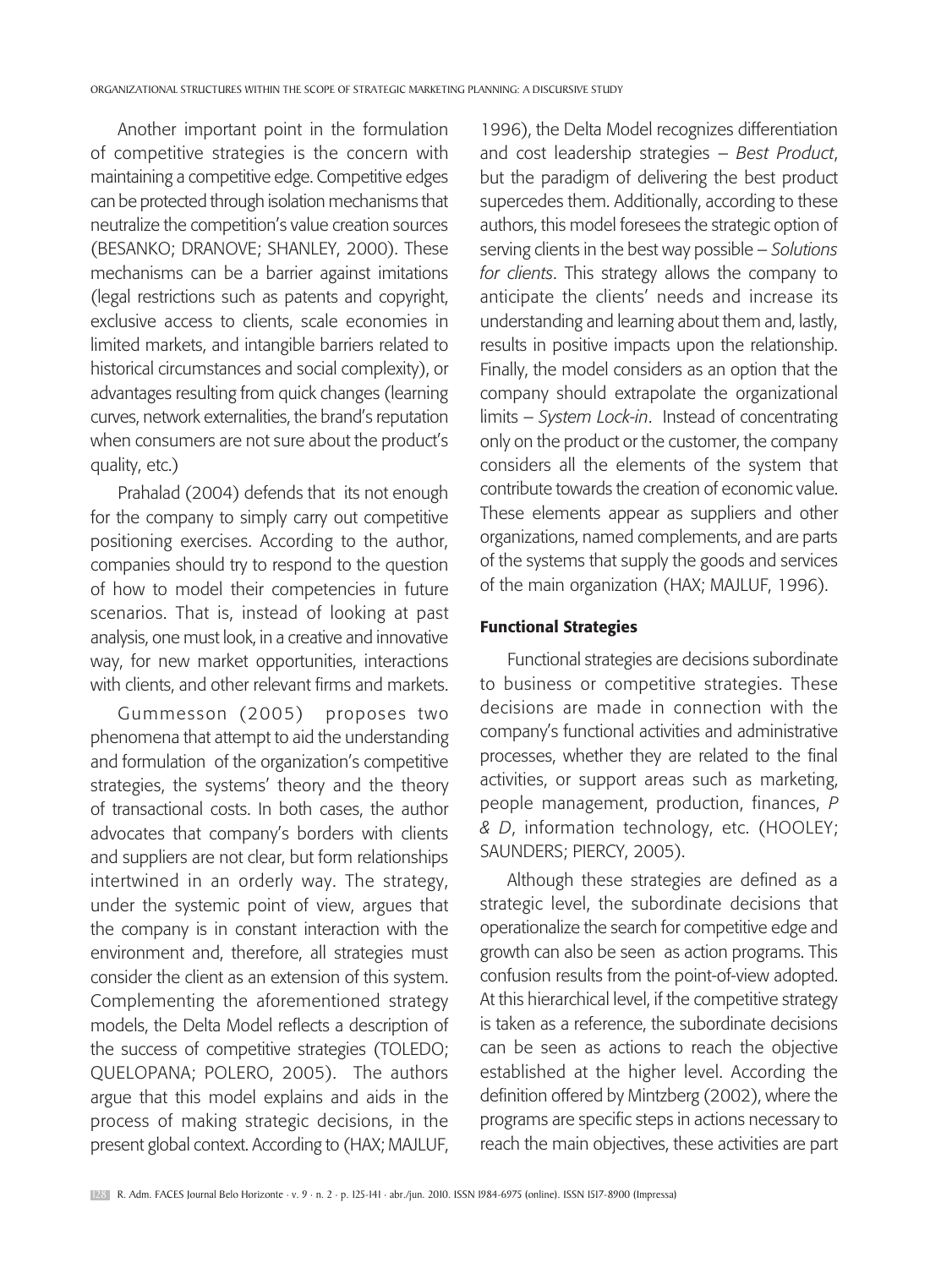of the company's action program. The confusion also arises from the use of the terms "strategic plan" in the different functional areas, such as marketing, human resources, production and finances. These plans are operational and their outcome is the definition of action programs of each area, and they are subordinate to competitive strategies. One notes that the dimensions treated are totally distinguished from the company's strategic and corporate planning.

#### Organizational Structures

An organizational structure can be defined as the arrangement of people and designated tasks to reach the organization's objectives (FINK; JENKS; WILLITS, 1983). This structure is the outcome of a process of division of the authority established in the company, where activities are specified and communication flows are defined. It is through this program that companies carry out their strategies in order to reach their aims. Galbraith (2001) completes this thought by stating that the organizational structure is designed to maintain, over time, the company's strategic choices in coherence with the established organizational goals.

Barnes *et al*. (1970) report and believe that companies normally use a combination of basis to group their activities and that they normally are molded around the few basis that reflect the organization's main hierarchy. According to these authors, the most common forms or grouping and hierarchizing are based on several groups such as: sectional or location, markets, products, functional specialization, processes or equipment, tasks, etc. In addition to these categories, clusters can be generated based on breadth of control and coordination capacity, among others.

Authors such as Vasconcellos and Hemsley (2002) consider that an organizational structure is comprised of three elements: authority sub-system, communication sub-system and activities subsystem, all of them managed within the clusters of people existing in the organizations. These specific clusters form units called departments. Such divisions allow the organizations' collaborators to be administered within this subsystems logic. Still according to the same authors, what defines departmentalization is the breadth of control, the hierarchical levels, the degree of decentralization, communications systems, and the company's degree of formalization. The means of formalizing such structures is through organizational charts, memos and assignments. These divisions constitute end areas or support areas, such as data processing or accounting, or such as consultancies.

Organizational structures can be classified into traditional or innovative. The first classification is more favorable in organizations whose activities are more predictable, and whose market environment is at a relatively stable stage. This form of structuring has the following characteristics (VASCONCELLOS; HEMSLEY, 2002):

- A high level of formalization: the levels of authority and responsibility are detailed and thoroughly made explicit in manuals;
- Single command, the existence of only one boss or person-in-charge for each direct subordinate;
- A high degree of specialization, people who are well trained to carry out specific activities;
- Vertical communication, communication occurs between subordinates and the boss, communication among peers is not valued;

The use of traditional types of departmentalization: *Functional: the division criteria is based on the clustering of departments according to the knowledge necessary to carry out a certain activity. Geographical: Clusters collaborators in based the area in which the organization acts; Based on the Process: Clustering each stage of a process in a specific department in order to reach a high level of specialization; Clients: People who serve*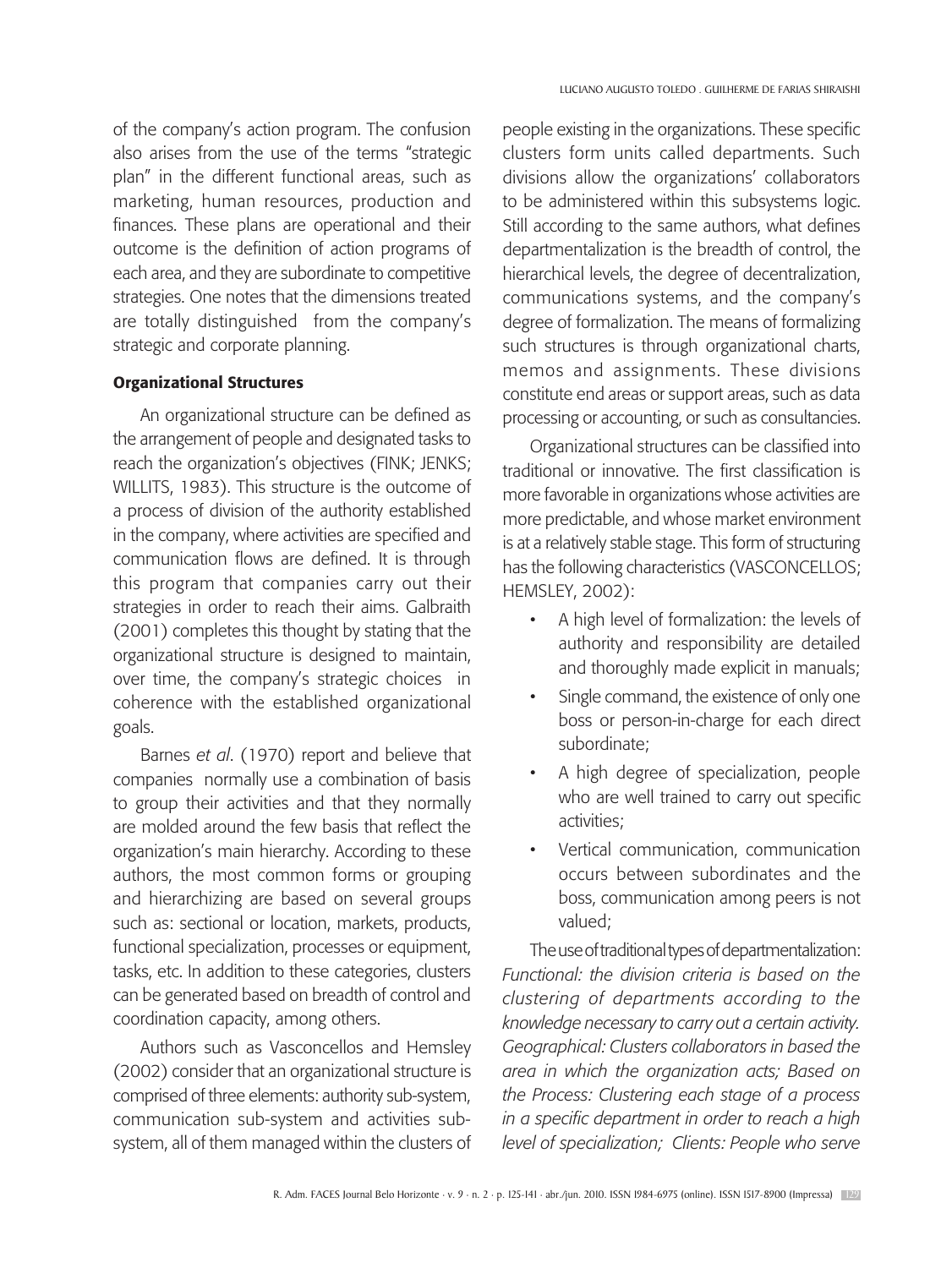*the same kind of client are clustered in one same area; Product/Service: People who deal with the same product are clustered in the same area; Period: Organizations that function for 24 hours a day can cluster based on the work shift, as long as the same types of activities are carried out; By control extent: used when the division is centered only on the limits of the boss' capacity to command, ex: overseer commanding sugarcane cutters.*

In many cases, traditional structures don't resist the outer environment's impacts. Due to this complexity, some organizations have begun developing more flexible structures, or structures known as innovative structures (VASCONCELLOS; HEMSLEY, 2002). With the increase in the environmental turbulence, traditional models have become bureaucratic obstacles tending towards organizational stagnation and rigidity in the capacity to respond to these changes. The metaphor of the mechanist, or, analogously, traditional organization, does not support the company's new needs. Other metaphors then appear, such as those based on the organic concept that has adapted to the dynamic model of survival (MORGAN, 1999), or the flexible, collaborative model, based on competencies and with horizontal communication.

Under this new reality were developed the innovative models whose structuring allows the company to respond in an agile and efficient way to the turbulence of the present competitive environment. The structural characteristics of these organizations are (VASCONCELLOS; HEMSLEY, 2002): **Low level of formalization**: Considering the organization's dynamics, it cannot afford the luxury of detailing each function's activities The use of advanced forms of departmentalization: Among the new forms brought to light in face of the environment, alternatives forms of departmentalization will appear, among them: *Profit center – Divides the company into units with a high degree of autonomy, those responsible for act as if owners of isolated companies. Projects –* 

*People are clustered using the criteria of the project in which they are involved at that specific time. The cluster's boss is the project manager. Matrixbased – The simultaneous use of two or more types of departmentalization with the same group of people. Cellular – Characterized by the almost total absence of structure and high flexibility. New undertakings – Innovation activities are separated from routine activities.* **Multiple command**: The single command unit cannot always be kept in these structures. As in the case of the projects of matrix-based models, conflicts between the activities proposed by each one of the bosses may occur. **High Diversification**: the high rate of change makes specialization more difficult. A more flexible professional is preferred to one highly specialized in one single function. **Horizontal and diagonal communication**: Communication occurs in all directions, considering the need for a greater volume of communication, the number of levels and the time necessary for their diffusion. Organizational structures tend to become more bureaucratic and lose flexibility as a result of the growth of the company. In order to counter balance this tendency, these companies must overcome the crisis resulting form such changes. They can be summarized in five organizational growth and development phases (GREINER, 1998): Initial creativity; Functional direction, Delegation and decentralizing; Coordination (abandoning the original functional structure, and focusing more on results); Collaboration (maturity to establish a free and flexible structure).

Each one of these phases represents a result of the relationship between the organization's size and maturity. The model foresees that, throughout the company's growth, changes in the way of thinking and acting will naturally occur, and it will begin facing moments of crisis and overcoming. These periods of time signify a transition period that results in breaking out of one phase and entering a posterior one. Greiner (1998) shows that the speed and intensity of the organization's transit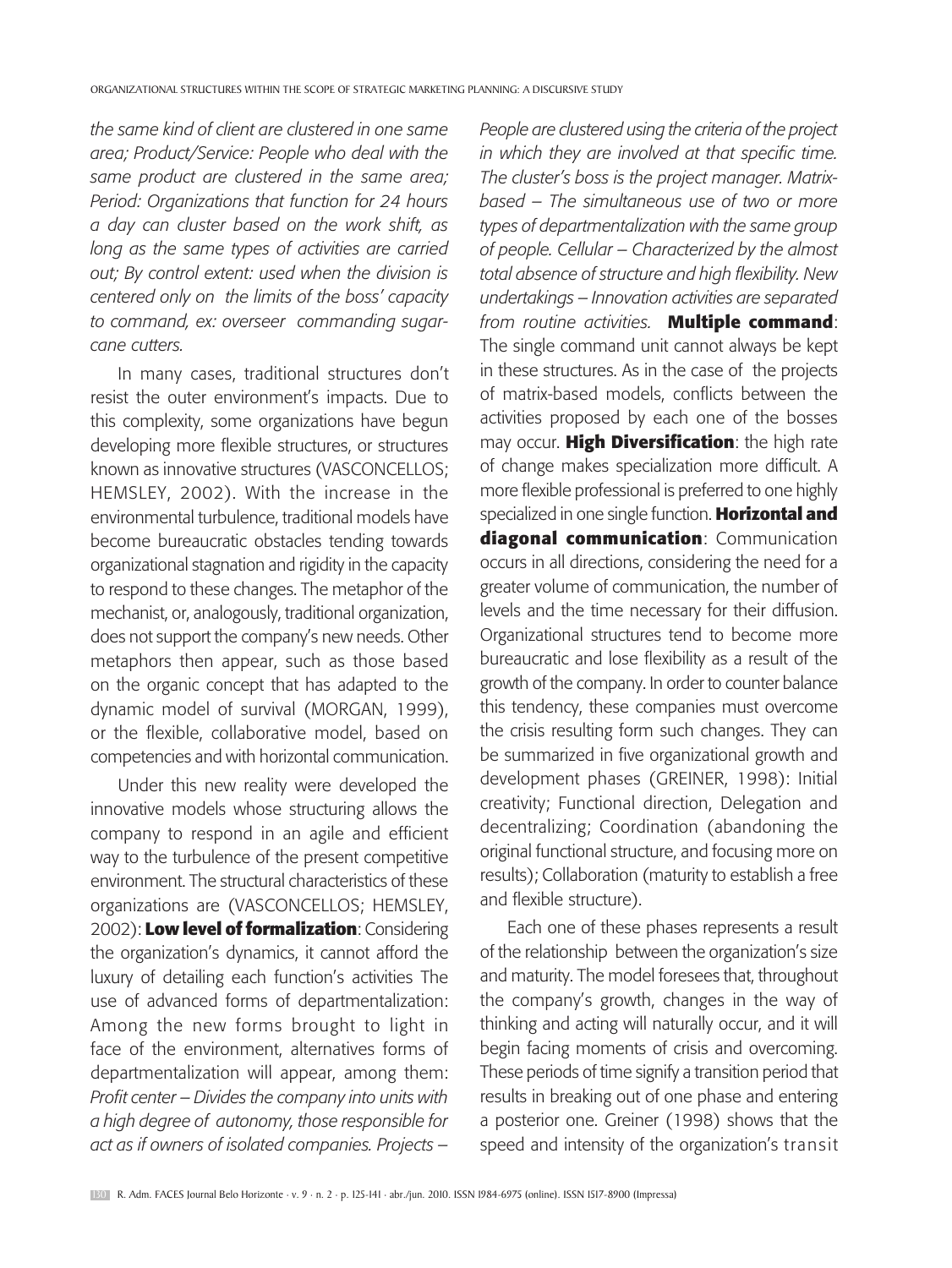through phases result from the dynamics of the industry's or sector's growth. This realization leads one to imagine that the behavior of the companies reflected in these phases adjusts to the company's growth strategies, in the sense that the more complex and faster the growth of the market, greater will be the need for organizational development.

Evidencing these organizational development phases in organizational structures, one deduces that the more advanced the growth stage, the more the organizations become structures bending towards innovation (TABLE 1).

# **TABLE 1 Organizational structure in the company's five stages of growth**

| Growth stages         | Organizational structure              |
|-----------------------|---------------------------------------|
| 1st Phase             | Informal                              |
| 2 <sup>nd</sup> Phase | Centralized and functional            |
| 3rd Phase             | Decentralized and geographical        |
| 4 <sup>th</sup> Phase | Line / Consultancy and product groups |
| 5 <sup>th</sup> Phase | Matrix-based                          |

Source: Adapted from Greiner (1998).

Organizational structures can be composed in many ways, depending on the companies' strategies, from classical functional structures, to the forming of cooperation nets among companies within a value system. According to Ito and Rose (2004), structures can be characterized as: functional ones split into divisions, diversification by conglomerates, diversification based on competencies, *keiretsus*, and alliance networks, where: Functional structures are more efficient when companies are small and have few product lines; Structures by division are clusters based on markets or products and, within each division, departments are established around the product or market at hand; Diversification by conglomerates is an organization characterized by the use of expansion strategies in the search for growth opportunities in connection to attractive markets. This form of organization behaves like an umbrella

for businesses or other companies, also called strategic business units, which are successively purchased or sold, based on financial criteria; Diversification based on competencies is similar to the former, but it is more directed towards an expansion constructed upon internal competencies such as abilities, technologies, organizational learning, etc. In this form of structure, long-term actions are more valued, while in the first form one aims at equating investments and financial return; Organizations based on *keirestsu* have originated from family-based organizations called *zaibatsu*. The difference between the two is that the first is a modern conception, not based on personal ties of kinship. In *keiretsu*, companies create a bond of dependency and functional hierarchy around cooperation and assistance in the same way as members of a large traditional family;. The alliance networks, differently from *keiretsu,* are not formed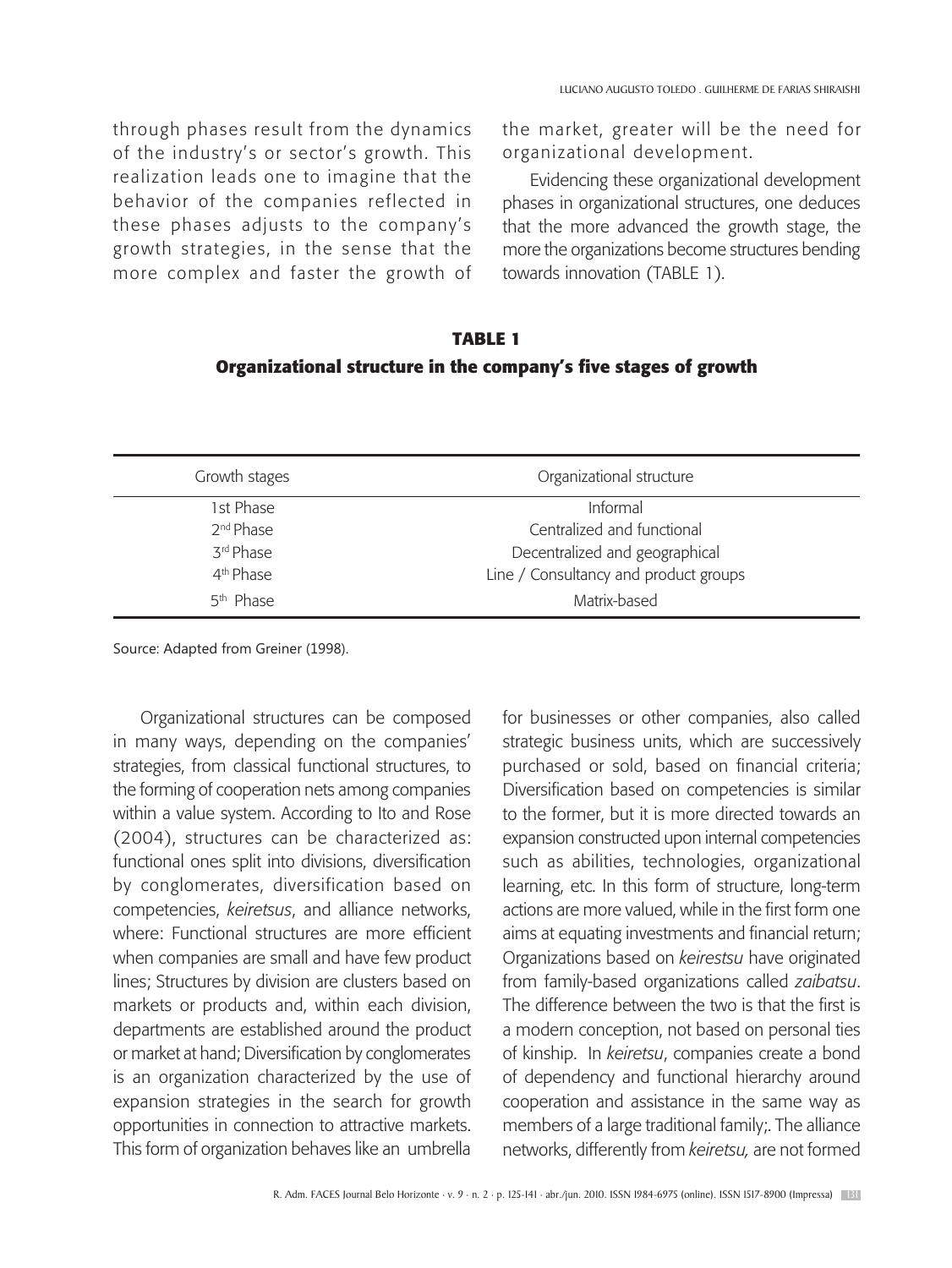by bonds of friendship and loyalty among its peers. These networks are the consequences of the adaptive necessities for the realization of complex competitive strategies that can only be carried out through joint action among organizations. They can take on several shapes, from joint ventures and cooperation contracts to the total integration of operations, the aim of which is to completely control a certain market.

# The Administrative Marketing Process

The functions of marketing as a instrument to facilitate exchanges take place through a set of specialized activities, which are carried out in the scope of marketing administration. According to the conception of Kotler e Keller (2006), marketing administration or management is the process of executing the conception, the determining of the price, the promotion and distribution of ideas, goods and services to create transactions that fulfil the individual and organizational objectives. Toledo and Fortes (1989), in describing the managerial dimension of marketing, that is, marketing administration, point out that some aspects should be taken into consideration. The first one of them refers to the administrative process itself. Marketing, like any other functional area, carries out four classic functions that comprise the administrative process: planning, organization, direction (coordination) and control.

However, the tasks and activities that comprise the decision-making process in marketing are planned, organized, coordinated, implanted and controlled by the area's managers, in the scope of an integrated management system, which should connect to all the other functional areas, with the purpose of reaching the company's objectives. In this sense, the marketing administrative process covers activities, specialized and specific tasks and functions, even if many of them are shared with the other areas that comprise the organization's inner value chain.

Nonetheless, it is important not to confuse functional marketing strategies with the organizational structures at a higher level. In this line of thought, all marketing activities dealt with bellow are at a functional decision-making level and are not an integral part of the organizational planning process as a whole.

At the operational level of these functional activities, the analysis tasks necessary to understand the market's structure and the consumer's behavior are designated by the acronym **"4 O´s"**. They involve the search for information and the understanding of four sets of issues relating to consumer behavior: object, objective, organization and operation of purchase (CAMPOMAR, 1984): **Object of purchase** – an analysis of what the consumer purchases, that is, the product and its multiple configurations, and brands (who to purchase from?): **Objective of purchase** – an analysis of the motivations, attitudes, and preferences of the buyer in the process of purchasing (why does he buy?); **Organization of purchase** – analysis of how the purchasing units are structured and the roles played by each member of the unit in the purchase process (who influences and who decides upon the purchase?); **Operation of Purchase** – is the way in which the purchase process develops and which choices can be made by the buyer as to the place (where does he buy?); the time (when does he buy?); and quantity (how much does he buy?).

The tasks that comprehend the decisions on the controllable marketing variables, or decisions on the marketing compound, at the operational level, are known under the acronym "**4 P's**", popularized by McCarthy (1996): meaning product, price, promotion, and place. In this sense, in addition to the product, a crucial variable of the marketing compound is price. The place (trading center, distribution) is another key-variable of the marketing compound; it includes the set of activities accomplished by the company to make the product accessible and available, supplying the time and place factors. The promotional compound comprehends the activities aimed at informing and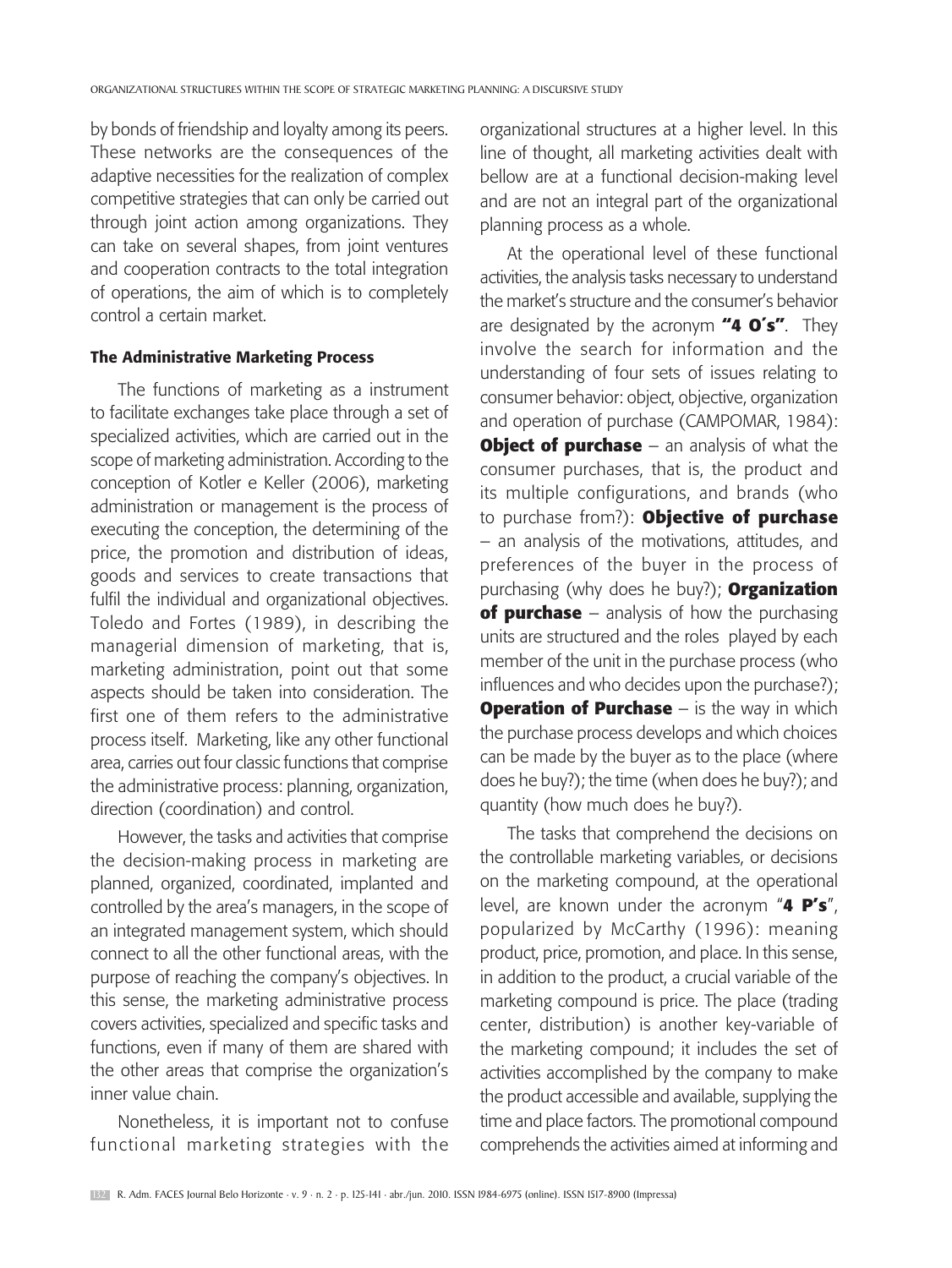persuasively communicating the company's supply to the target-market (McCARTHY, 1996).

An important aspect in marketing compound management, pertinent to the marketing planning process, refers to the issue of deciding upon the allocation of the marketing budget, among the several products, channels, and sales promotion instruments (WESTWOOD, 2005).

Campomar (1984) suggests a systemic representation of the operational process, which allows for obtaining a dynamic idea of the flows that determine the exchange system, in addition to evidencing the uncontrollable external variables, which can provoke favorable or unfavorable impacts upon the company's relationships with its respective markets. Under a strategic perspective, the marketing system requires an examination of the market in terms of tendencies, events and market demands, as well as the opportunities offered in the long term. In this case, the analysis work is prospective, and its objective is to raise and appraise market segments to be profitably exploited by the company, in consonance with its resources and objectives. As a result of the analysis of the marketing opportunities and the assessment of the company's competitive potential, in comparison with the competition, it will be enabled to decide on the position it will take in the market, in relation to competitors, so as to form a differentiated image in terms of product, price, promotion and area of delivery.

Marketing planning is operational and subordinate to strategic planning, which is broader, more encompassing and more long-term. However, marketing planning and, therefore, its activities, are elevated to the strategic level when the demand is smaller that the company's supply, and can then be called "Strategic marketing planning".

At the strategic level of functional marketing structures, two closely related concepts stand out: market segmentation and positioning (HOOLEY; SAUNDERS; PIERCY, 2005). The concept of segmentation points to a process that develops from a phase characterized as the partition of the target-market, identified in marketing texts as segmentation. This stage of the strategic and competitive marketing process refers to raising the segmentation variables and designing the profile of the market segments that could be reached by specific marketing compounds.

In a second stage, there is a priority decision to be made; in this stage one seeks to accomplish a strategic choice of segments, in order to obtain a competitive edge. The process culminates with the positioning stage. Thus, the segmentation and positioning processes constitute the core of the company's strategic marketing and the essence of the company's achieving greater competitiveness (HOOLEY; SAUNDERS; PIERCY, 2005). It is in the context of this strategic dimension that market segmentation proves to be of importance for marketing planning, particularly in formulating and implanting marketing strategies for specific markets (PETER; DONNELLY, 2002; MCDONALD; Dunbar 1995).

### Marketing Planning

As to the issue of strategy, Harrison (2005) suggests that it can be conceived as a sequence of decisions in time. Alternatively, as a process that involves a set of actions aimed at pushing a company towards fulfilling its short-term goals and long-term objectives.. Still according to the same author, strategies present themselves in all organizations, both the simplest as the largest and most complex, but they may vary in terms of the degree of formalism with which they are formulated and implanted. In some companies, especially those which operate in rapidly changing environments, or in small-scale organizations, strategies are not described as "planned", according to the formal conception of the term.

In addition to the degree of formality, strategies can be considered in terms of being deliberate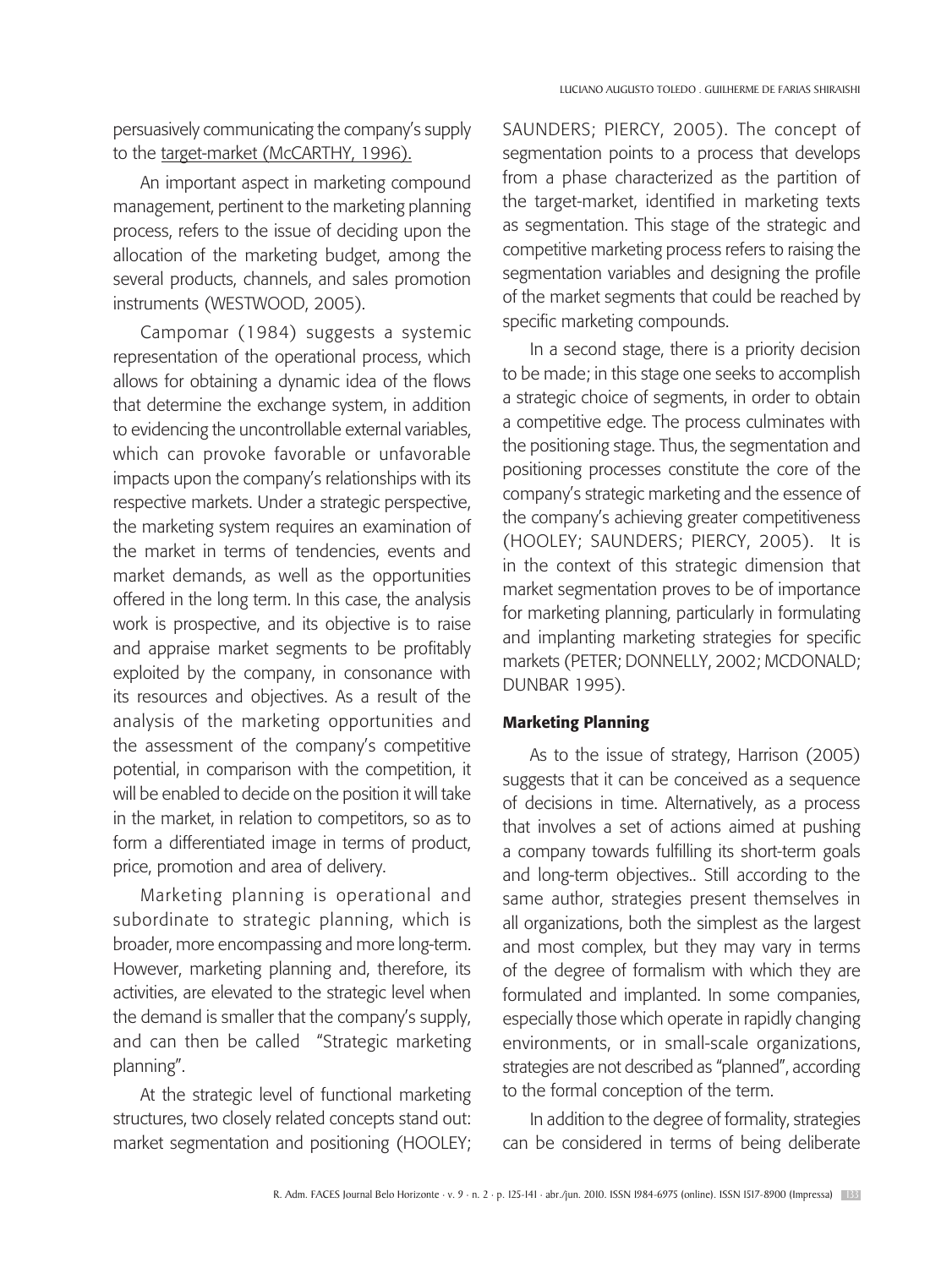o emergent (HAX; MAJLUF, 1996). In deliberate strategy, managers plan to follow a certain predefined and intentional course of action. An emergent strategy means that it is not necessarily planned or intentional, but the result of patterns and consistencies observed in the past, through a trial and error process. These last two concepts constitute the limits of the different combinations that form the basis for a typology that characterizes strategy formulation processes.

Strategy formulation, conceived as a process of planning strategies, or, in the broadest sense, the process of strategic planing, can be dismembered into three levels: corporate, company-wide or pertaining the strategic business unit (SBU), and functional (KOTLER; KELLER, 2006).

At the corporate level, the formulation of the strategy (strategic planning) refers to the definition, assessment and selection of business areas in which the organization will compete, and the emphasis that should be placed on each area. At this level, the main issue is the allocation of resources among the organization's business areas, according to the criteria of attractiveness and competitive position of each of the areas, and the strategies are predominantly aimed towards the growth and permanence (survival) of the organization.

 Strategic formulation at the second level – of the company or the strategic business area  $-$  is related to the effective use of the resources and refers to the direction towards which the company will aim the business scope. At this level, the so-called competitive strategies prevail. Thus, the single business strategy refers to the way in which the organization will compete in the chosen markets.

Strategic formulation at the functional level relates to the process through which the company's several functional areas will use their resources to implement the company's strategies, so as to gain a competitive edge and contribute towards the growth of the organization. Thus, for example, in each business unit, the functional marketing area will develop the planning process bearing in mind the formulation of its strategies em the achievement of the objectives of the single business in specific markets (KOTLER; KELLER, 2006).

In medium-scale companies with one single SBU, strategic marketing planning and operational marketing planning can be developed as a single process (STEVENS *et al.*, 2001), and, in smaller organizations, the planning process incorporates the three levels simultaneously. Harrison (2005) adds to this, stating that when dealing with strategies in the scope of the corporation, decisions are reached at the highest levels of the organization, although the people at that level may receive information from managers at lower levels. If a certain organization has only one business unit, the first and second level decisions are made by the same people. In organizations with multiple businesses, decisions at the business unit level are made by the highest-level executives in the unit; at the functional-area level decisions are made by the respective managers.

#### Marketing Organizational Structure

An important aspect to be considered in company and marketing planning processes is the issue of the administrators' participation in the process as a whole. Stevens *et alii* (2001) argue that, in general, the more the organization grows, more the planning activity is placed under the charge of groups of managers, instead of each manager individually. These authors point out a few reasons for the fact that larger-scale organizations recur to a professional planning team. In the first place, planning takes time, and, therefore, a planning team can reduce the managers' individual workload. A second reason is that planning requires coordination, and a specialized team can help integrate and coordinate each manager's planning activities. Also, since planning requires experience,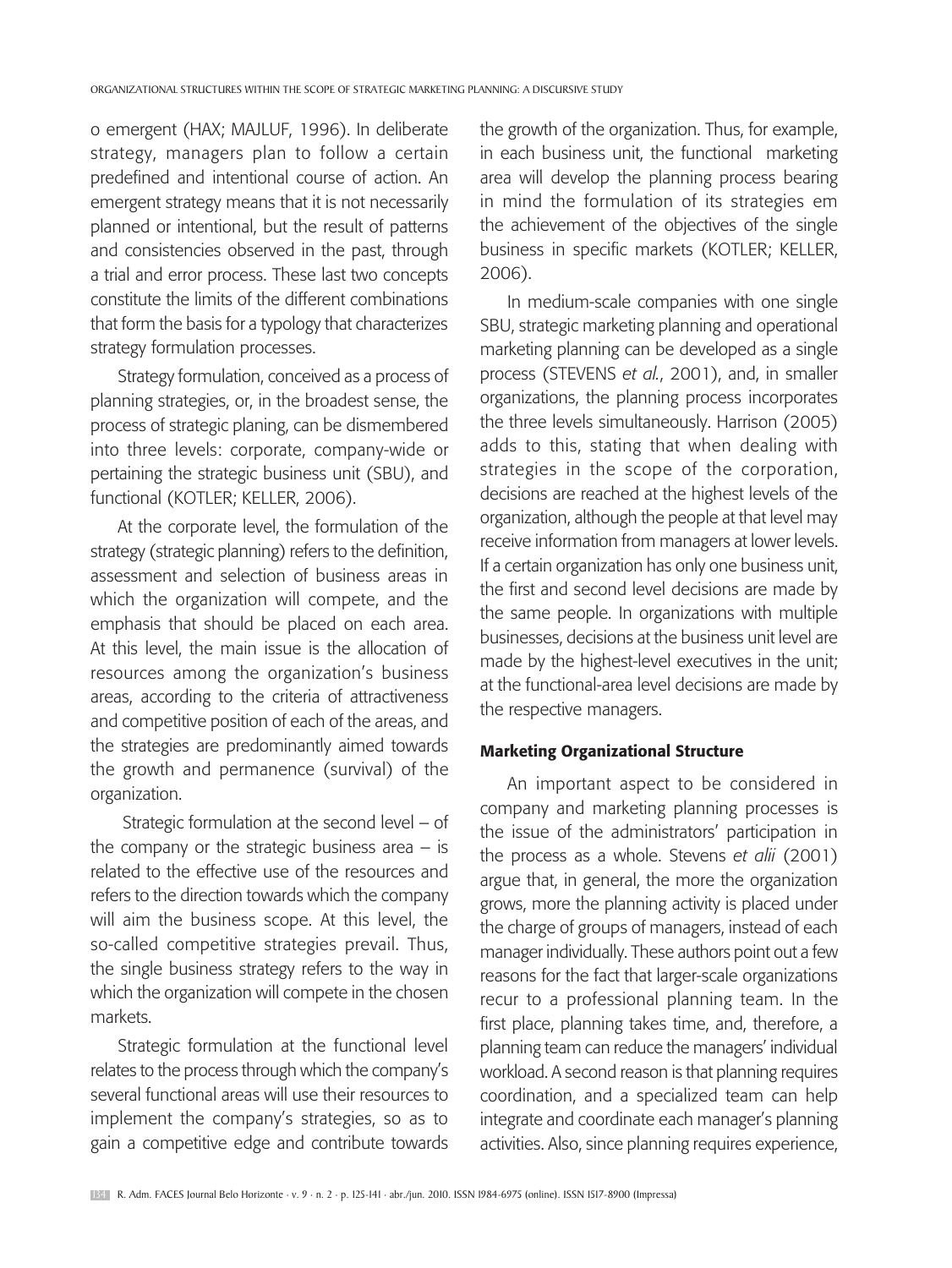a team can contribute with a larger number of instruments and techniques towards the solution of a certain problem, than a single individual. A fourth reason refers to the fact that planning requires objectivity; in this case, a planning team can have a wider scope of vision than a single individual.

Campomar (1984) affirms that an organization implanting a marketing strategy presupposes the existence of a structure to operationalize activities. It is through the coordination of the people involved in the structure that the marketing compound decisions take place.

Stevens *et al.* (2001) argue that coordination in the firm involves an ordering of combined efforts to reach a common purpose, through the members of an organization. These efforts are shared among the individuals in an orderly way, attributing to each a specific function in the implantation of the marketing compound. The way of coordinating the people involved in the marketing activities is influenced by the philosophies adopted by the organizations, and may place emphasis on production, sales, innovation, or be aimed at marketing. Additionally, marketing structures are subordinate to the organization's general organizational structures and, accordingly, are aligned with the existing competitive and corporate strategies (STEVENS *et al.*, 2001). This reasoning leads one to believe that the execution of marketing activities may be diluted in other departments, such as sales, production, institutional communication, P&D, finances, etc. of the company, and the marketing managers lack, many times, the power to alter the existing structures.

The marketing area's structure may take on different shapes, depending upon the emphasis given to the type of coordination and control intended by the organization. Boyd and Massy (1972) classify marketing structures into four different groups: functional, products administration, markets administration and general administration. McDaniel (1979) describes the

existence of some structures: product based, functional, geographically divided, and the matrixbased form. Davis (1981) classifies four ways of organizing the marketing structure: functional, product, market and mixed (product and market).

Among the ways of organizing the marketing structure, the most traditional are the functional structure, product structure and market structure. The first is departmentalized by activities (sales, promotion, marketing research, marketing planning). There is an executive responsible for the organization's total marketing effort and those responsible for each one of the activities are subordinate to it. The second case occurs when the organization has a varied production, that is, there are several products and brands. As the complexity or resource administration increases, for each one of these products, the organization finds itself compelled to delegate a product manager for markets to each group. This happens when the organization offers its products to a set of highly diversified markets. In this case, the organizational structure should allow specialization per market, with areas aimed at each one of them.

According to Achrol (1991), in spite of the changes in the marketing environment during the end of the last century, many times, organizational structures are still developed on functional bases. The author advocates that, in a dynamic environment, those forms should be revised.

Ruekert, Walker Jr e Roering (1985) have developed a contingency-based approach to restructure these activities within the several environmental settings and the proposed organizational objectives. According to the authors above, structures can take on bureaucratic, organic, transactional a relational forms. Where:

In the bureaucratic form, structures are rigid, formalized and loosely integrated. Central control is used to monitor and assess the result, activities are distributed in a traditional way, such as, for example, a sales department;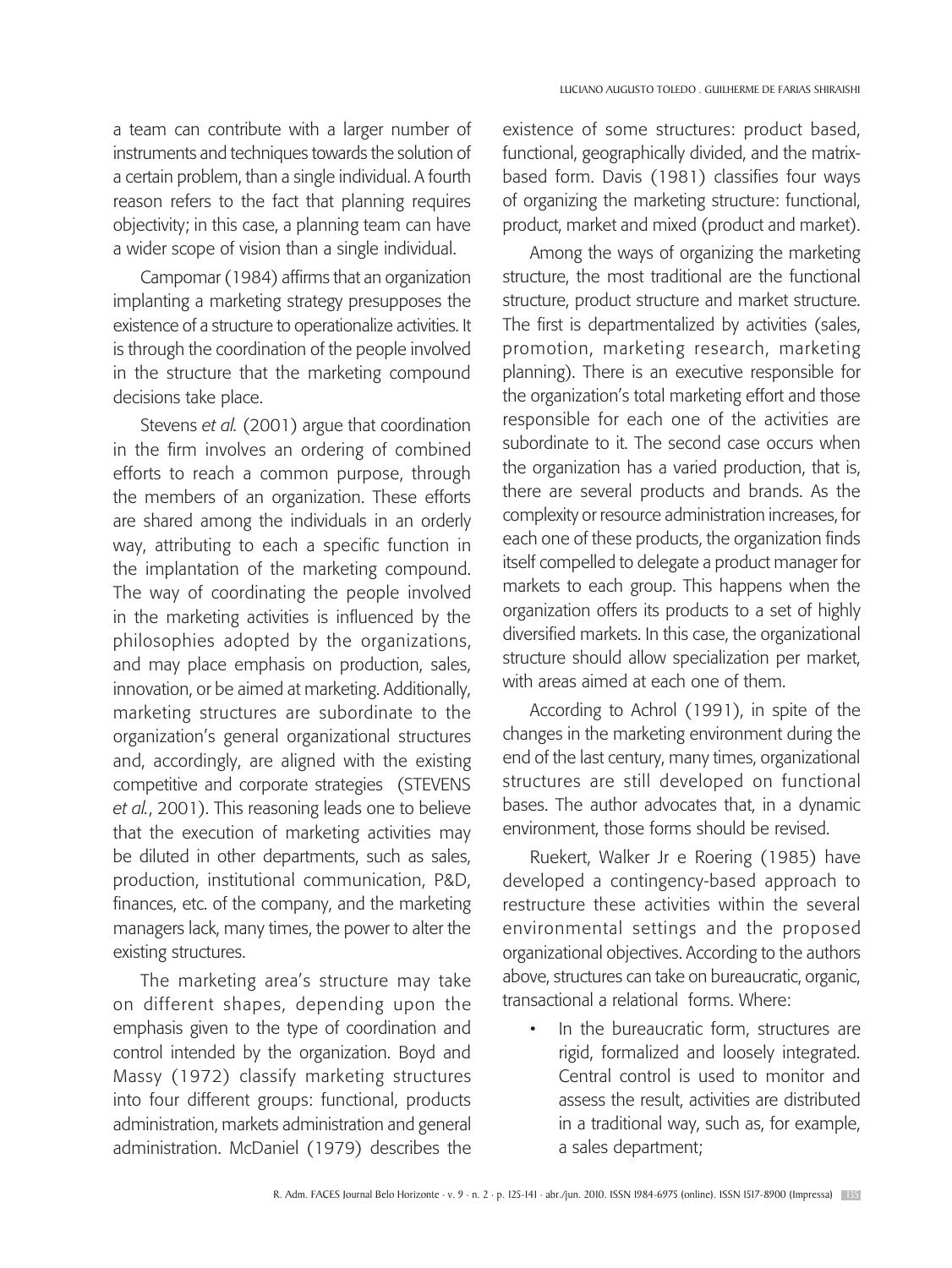- In the organic form structures are decentralized, non-formalized and based on specialized groups. Activity planning takes place at low levels of the organizational hierarchy. Marketing, P&D, market research, and production specialists are appointed for the creation of workgroups, and there may be a product manager leading the process in more centralizing companies. In this case, those structures can be termed matrix-oriented structures.
- In the transactional form, structures take into consideration internal organizational aspects and the employment of outside organization companies. A transactional form is defined by centralized, formalized structures, without much interaction among the parts. Activities are normally carried out under standard contracts. The most usual forms are: system activities and marketing information activities, channels administration, etc. are delegated to third parties;
- In the relational form, the structures are similar to the transactional ones. However, they are little centralized and formal, and their parts are more integrated. An example of the composition of such structure is in the establishment of a strategic relationship with a publicity agency.

Organizational structures are moving towards an ever more fluid situation, based on hybrid structures that can take on different designs (DAY, 1999). Also, marketing activities are less and less concentrated in departments or identified with specific employees in the organization (GUMMESSON, 2005).

In spite of the present paradigm, which places great importance on marketing philosophies within companies' corporate and competitive strategies, organizations' structures tend to dissolve the existing marketing departments. According to Webster Jr, Malter and Ganesan (2005), "currently, marketing in many large companies is less a department, and is more a Diaspora of abilities and capacities dispersed inside and outside of organizations".

The same authors report that, in many organizations, marketing has been loosing budget and influence over the authority structure and suffering several downsizing processes. Many of the traditional marketing activities, such as account and customer administration, product development, price definition and distribution, are being moved to other areas of the strategic business units. Functions related to marketing information systems are sometimes included in the marketing assignments, sometimes excluded, and, lastly, most companies are reducing their marketing areas to brand management and communication areas (WEBSTER JR; MALTER; GANESAN, 2005).

Webster Jr, Malter and Ganesan (2005) list, as the main causes of changes in organizational structures: The pressure for short-term financial results (purchasing business units well-placed in markets, instead of developing new businesses); The difficulties marketing areas find in measuring their productivity; the changes in power and control within value systems; the difficulty present marketing structures find in moving towards and efficient administration of client relationships; the deflection of organizational resources from marketing to sales; the strengthening of a client and value-based orientation in management structures, so that such issues no longer appear as belonging to the marketing area.

# Relationship between Marketing Planning, Strategies, and Innovative Organizational Structures

The theoretical review presented indicates that marketing activities are executed around philosophies and strategies formulated by companies. Those strategies and philosophies result in organizational arrangements that can be grouped into traditional or innovative forms. Also, competitive strategies based on lock-in systems or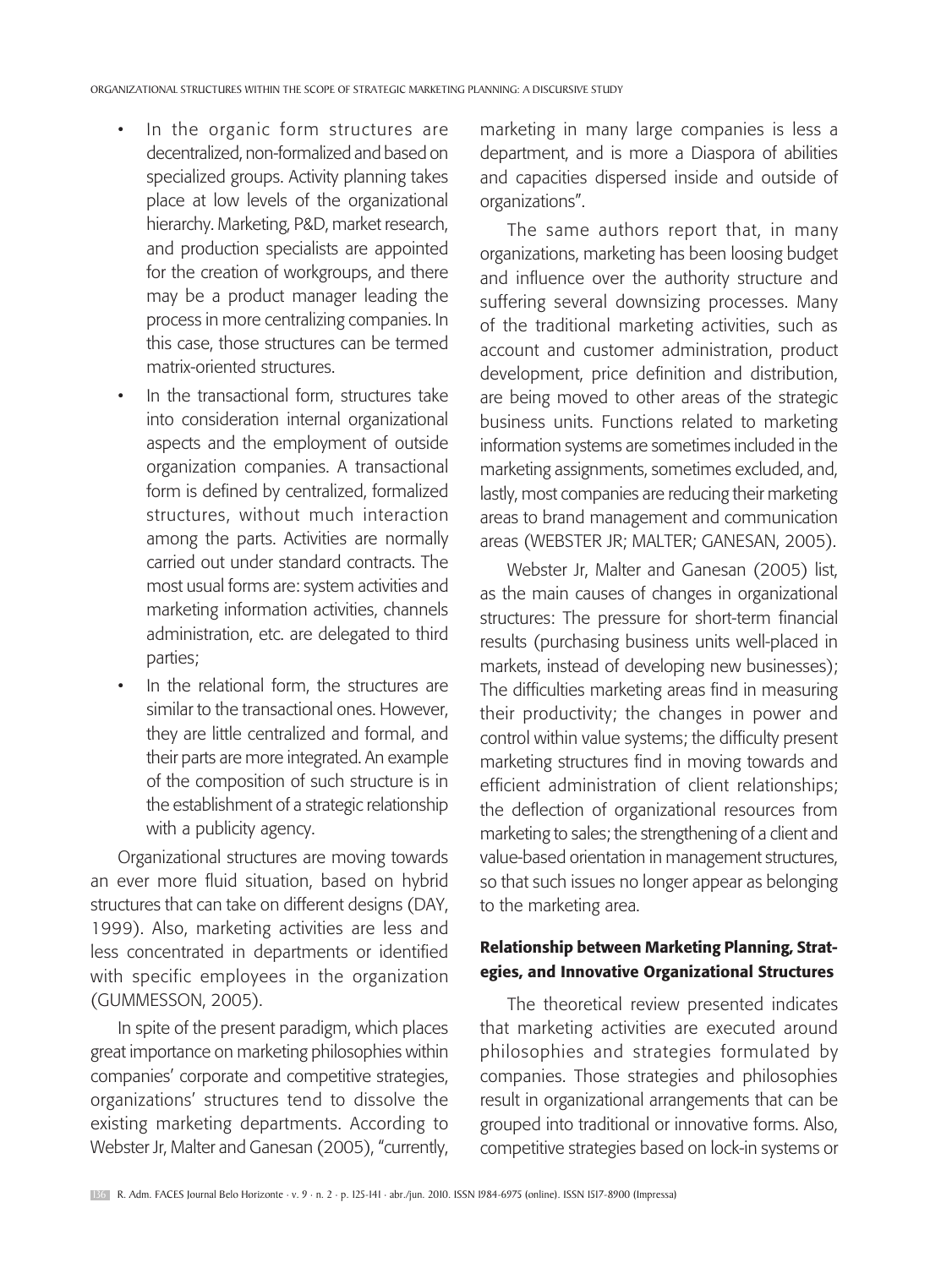contract theories justify the existence of innovative organizational structures that are not limited to a single organization or to functional bases. On the other hand, marketing activities do not change throughout these several structural options. Marketing functions are carried out independently from the departments involved, which includes marketing planning activities. Therefore, what will determine the organizational formalizing and awareness building around planning activities, and not their existence, will be the way in which the organization views marketing within its strategic vision.

In structures whose philosophy and competitive strategies are not geared towards marketing, in those in which the organizational structure is based on organic models, transactional or relational, and, finally, in the customer-oriented companies, where marketing departments have been pulverized throughout the structure or outside of it, planning activities will be present in several organizational departments or clusters.

John and Martins (1984) carried out a study around this issue. These authors investigated the effects of the organizational structure's credibility on marketing planning. The results of this work indicate that organizational formalizing, through clear rules and procedures, improves the use of this activity and its efficient employment. Restrictions were placed around the bureaucratization of authority concentration structures. The work indicated that levels of specialization are positive for the plan to be well accepted, but that excesses can engender negative assessments of its credibility (JOHN; MARTINS, 1984).

The dilemma between the need to structure planning and the tendency to deal with more and more complex and innovative organizational structures suggests the creation of an organizational formalization instrument that will help identify those responsible for carrying out marketing planning, without the need for a marketing department. An alternative proposed for this end

is the formulation of marketing planning through its structural context, in connection with its most relevant activities, where procedures and rules can be assessed and executed (JOHN; MARTINS, 1984). This context can be identified by a matrix that associates activities related to planning, such as collaborators or areas responsible for its implantation and control.

There are several instruments for formalizing activities and responsibilities that can help the organization formalize its administrative activities, independent from traditional organization charts, and which are useful in increasing the organizational formalizing of marketing planning (Vasconcellos; Hemsley, 2002). Among them, one can point out the functional organizational chart and the ARF – administrative flow chart (BARNES *et al*., 1970). Where the first includes a set of roles or positions aligned in columns and a set of responsibilities and authorities in lines. The cells formed in this matrix reflect different persons' situation in regards to the activities, which are: the individual responsible for the execution and/ or decision upon the activity, the individual who must be consulted before and after the decision and/or execution of the activity, the individual who must be informed after the decision and/or execution of the activity, among other possibilities. The second instrument is similar to the first, but employs administrative procedures existing during an administrative action, that is, the activities are placed according to the order of their execution on the columns and those responsible for the decision, retention, direction, delegation and action are listed on the lines.

As an example for the application of these instruments in marketing planning, the AFC lines could be determined in accordance with the description of the planning activities, such as segment identification, target-market choices and marketing positioning. As for the columns, they could adequate to the prevailing structural organizations in the companies, such as sales,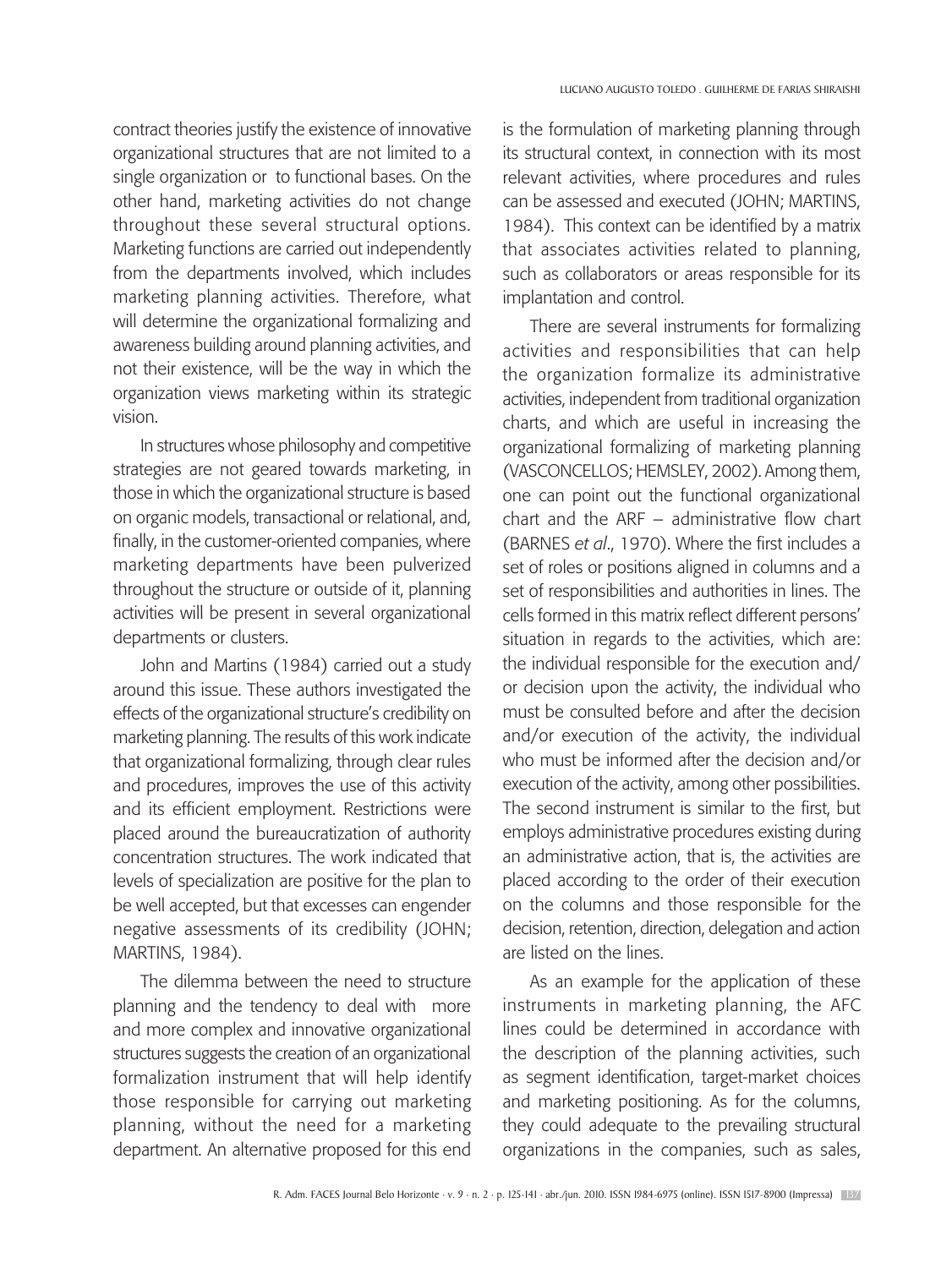finances and communications departments, etc., or even include external activities such as the employment of research institutes and publicity agencies.

# Issues adjacent to Marketing Planning and the Organizational Structure

The objective of this section is to critically analyze, not the method or process itself, but certain adjacent issues correlated to the process, which are however contemplated only in an accessory and complementary way, in texts by specialists.

One of the questions raised here is directly linked to company planning and the role of marketing administration. Lambin (2000) firmly believes that to remain competitive it is necessary to plan and, accordingly, Kotler and Keller (2006) state that marketing has the function of leading the process of staying competitive.

During the analysis of the available bibliographical material pertaining to the development of the theme, a consensus was observed between professional and entrepreneurial theorists: That it is necessary to redirect planning techniques and management processes in order to encourage the marketing strategy; the realization of consistent forecasts and adjustments of the corporate resources to new market opportunities.

However, some contrary ideas and positions were also identified, especially within the scope of small and medium-scale companies. Among them, the idea that planning requires efforts that could not be fulfilled in short spaces of time stands out. Also, the scarcity of resources to carry out a formal planning activity may be a limiting factor.

In spite of the questions as to the relevance of planning, the benefits of such a process are indisputable for Lambin (2000). Still according to the author, strategic and marketing planning both allow for assessing the company's position in the market, identifying favorable and unfavorable situations coming form the external environment, assessing ones strengths and weaknesses, and concluding therefrom on present and future threats and opportunities.

The author also recalls that planning favors the establishment of goals, objectives, priorities and strategies, in addition to leading to collaborators (employees) effectively committing to any change in the company.

Another question concerns the possibility of planning retarding actions and causing some administrators to feel curtailed, and, consciously or unconsciously, not allowing self-initiative and an enterprising and innovative spirit to surface.

Lambin (2000) suggests not a criticism of planning itself, but a limitation inherent to some organizations that makes the process o planning difficult. This limitation is related to the fact that some companies find it impossible to build a marketing information system that makes it possible to constantly monitor the movements of the competition, the market and the other forces and entities in the external environment. Still according to the author, a marketing information system may be an indispensable requirement for the company's management, in seeking competitive edges.

One characteristic of companies that employ formalized operational marketing planning is that they do this in the form of a marketing plan. As proposed by Campomar (1983), the activities inherent to a marketing plan include carrying out an analysis of the situation, determining the objectives, developing the strategies, deciding upon action programs for the components of the marketing compound and preparing supporting financial displays (budgets and profit and loss projections).

The plan, as the advocated by the author, is the formal document, which substantiates the mental process of marketing planning. In this context, an objection is raised against the rigidity and the authoritarian and formal conception of the plan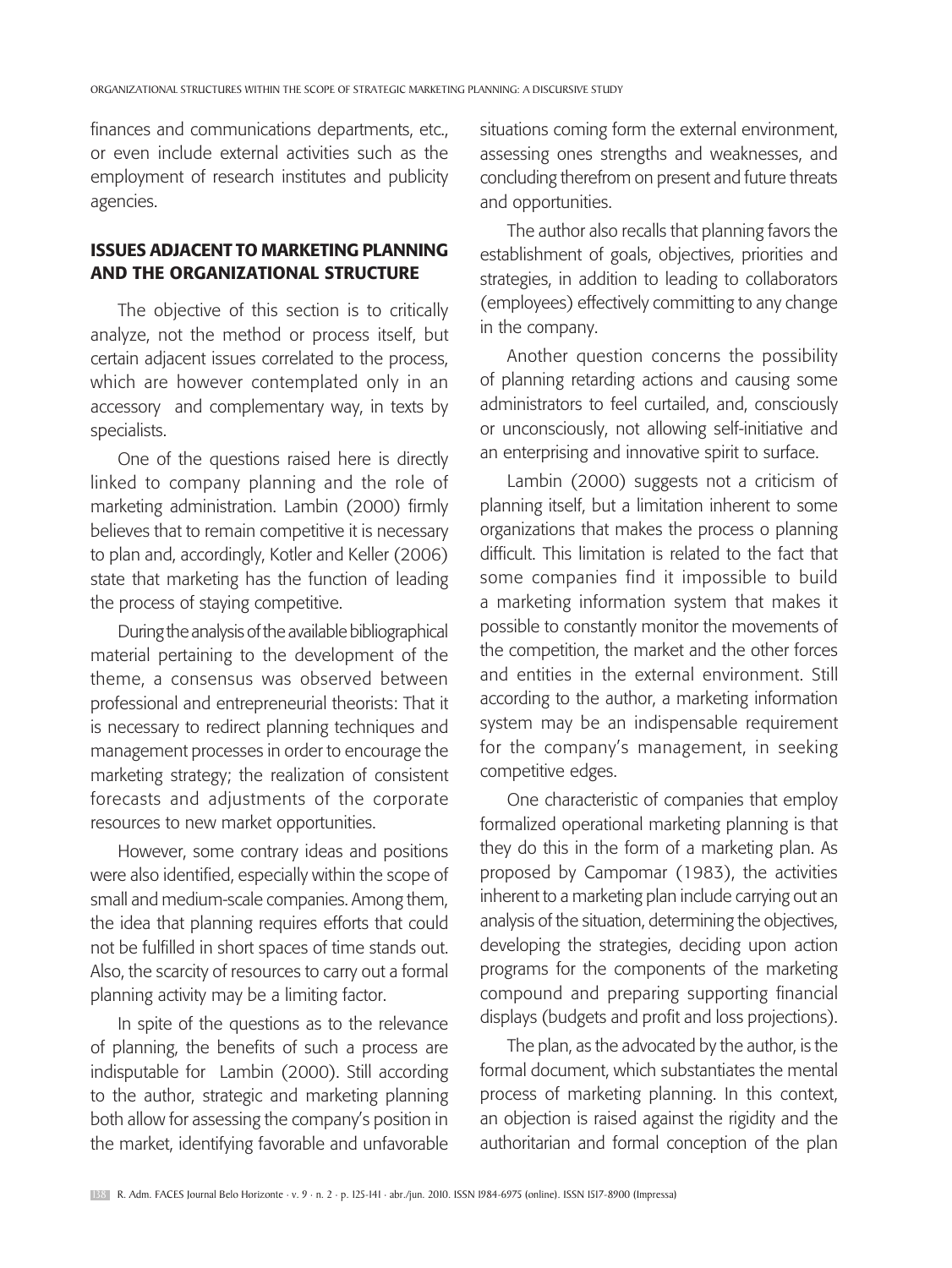and planning process. Thus, a company, when putting a plan into action, is risking consolidating a bureaucratic attitude and behavior, which , by its very nature, is the opposite of the desirable flexibility necessary to deal with unstable environments.

The importance of planning, according to Campomar (1984), Lambin (2000) and Kotler and Keller (2006), is a fact, whether in the process of re-structuring organizational hierarchies, or in the creation of new products and services, or even in deciding on new ways of pricing the products offered. As refers to adopting new organizational configurations in order to remain competitive, companies must plan, and the formalizing of planning may or may not result in a marketing plan.

As refers to the use of innovative hierarchies by organizations, Hooley, Saunders and Piercy (2005), recall that innovation may be uncertain, that is, it would not be possible without management. However, the same authors point out that the more and organization looks for innovation, the more experience it will accumulate, and, consequently, it will be more able to manage innovative processes and remain competitive.

In accordance with the authors, one assumes that innovation needs not be planned, since that would be very hard to manage. However, throughout the organization's natural life-cycle, it begins to acquire the capacity to manage new processes of innovation and planning becomes lighter, independently of the structure formed for its conception.

### Final Considerations

The strategic process in an organization is a permanent process of adjustment and adaptation of its objectives and resources, competencies and capacities, to the opportunities offered by the changing business environment.

Planning, at the strategic, tactical, and operational levels, shows itself as a mechanism that allows for the adjustment, aimed at gaining sustainable competitive edges, and consequently attaining growth and profitability, in an environment characterized by uncontrollable and unforeseen changes. In such cases, marketing is raised to the strategic level.

It is timely to point out that strategic planning and marketing planning are key parts in the context of the management process at its several hierarchical levels. In that respect, marketing planning, in organizations geared towards clients or markets, plays a central role in the system, as an inseparable instrument in the process of formulating and implanting competitive and growth strategies and as an agent that facilitates and maintains upcoming organizational changes, even in innovative structures that no longer have a functional marketing department.

The present article did propose to analyze all the chains of thought in the discussion on strategy, organizational structures and marketing planning. The intention was to bring to light a discussion around the relationship between these concepts, and, specifically, between them and innovative structures. The hope is that the insights generated throughout this study can contribute to the development of marketing and of future studies in the area. The aim was to clear up the differences between the several strategic levels in the formulating of corporate, competitive and functional strategies, in addition to situating the marketing planning process in the organizational structure. Also analyzed were the effects of these strategies in the companies' structural arrangements. In this way, the fostering of organizational structures around classic clusters, like the functional one, or aimed at innovation, may go beyond the borders of companies' properties.

Permeating the discussion above, the article "brought to light" some aspects of the function and activities of marketing that are related to the activities of marketing planning and organizational structure. Finally, the text brought forth a direct reflection about the relationship between marketing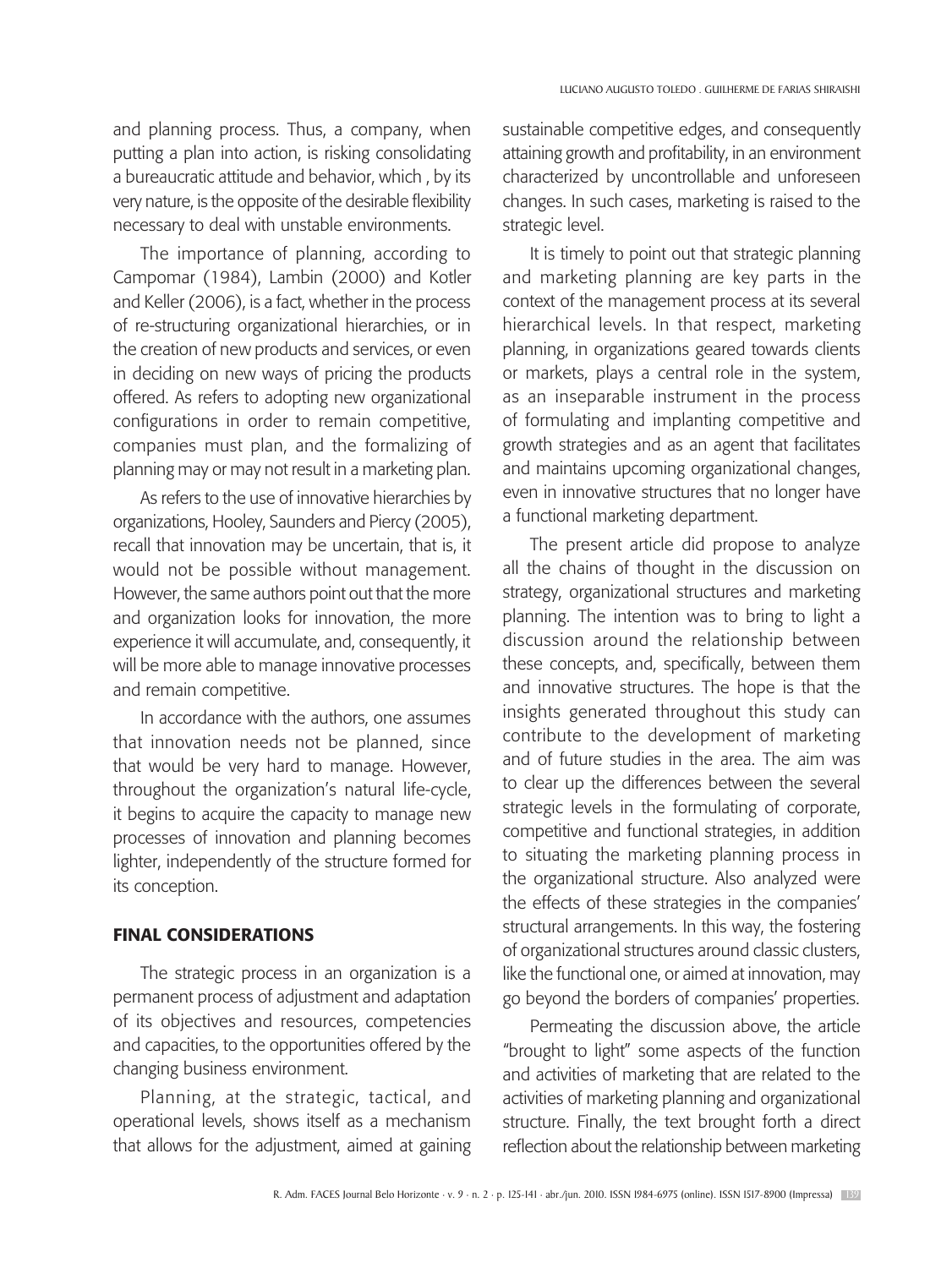planning, and innovative organizational strategies and structures, and briefly described the ways of enhancing its execution in innovative structures.

The considerations made upon the authors were based on the interpretation of the sources and evidences consulted, and are, therefore, guided by the conception of the researcher and, occasionally, subject to bias, in some statements, and, since this research has been of an exploratory nature, the results mentioned above should not be generalized. Since it is an academic work structured as an essay, the intention was not to carry out any analytical descriptive or illustrative exploratory research, in connection with the casestudy method. The essay has been a theoretical and provocative contribution, the intention of which is to waken the theoretical and investigative spirit of future researchers. For a better contribution to the state of the art in administration, it is suggested that single-case or multi-case case studies be carried out, in order to validate future hypothesis the essay may have instigated in the reader.

# referências

ACHROL, Ravi S. Evolution of the marketing organization: new forms for turbulent environments. **Journal of marketing**, [S. l.], v. 55, p. 77-93, Oct. 1991.

AMA - AMERICAN MARKETING ASSOCIATION. **Marketing glossary dictionary**. Disponível em: <http://www.marketingpower. com/live/mg-dictionary.php?>. Acesso em: 24 jan. 2006.

Ansoff, H. I.; Strategies for Diversification. **Harvard Business Review**, [S. l.], p. 113-124, Sept./ Oct.1957.

BARNES, M. C.; FOGG, A. H.; Stephens, C. N.; Titman, L. G. **Company organization – theory** and practice. London: Allen and Unwin, 1970.

BESANKO, David; DRANOVE, David; SHANLEY, Mark. **Economics of strategy**. 2. ed. New York: Wiley, 2000.

BOYD JUNIOR, Harper W.; MASSY, William F. **Marketing management**. New York: Harcourt Brace Jovanovich, 1972.

CAMPOMAR, M. O Sistema de Marketing. **Revista Marketing**, São Paulo, 1984.

DAVIS, Kenneth R. **Marketing management**. 4. ed. New York: Wiley, 1981.

DAY, George. Aligning organizational structure to the market. **Business Strategy Review**, [S. l.], v. 10, n. 3, p. 33-46, 1999.

FERRELL, O. C.; HARTLINE , M. D.

**Estratégia de Marketing**. São Paulo:Thomson, 2005.

FINK, Stephen; JENKS, R. Stephen; WILLITS, Robin D**. Designing and managing organizations**. Homewood: Irwin, 1983.

GALBRAITH, Jay R. **The Essential Galbraith**. Mariner Books: Addison-Wesley, 2001.

GREINER, Larry. Evolution and revolution as organizations grow. **Harvard business review**, [S. l.], p. 55-67, May/June 1998.

GUMMESSON, Evert. **Marketing de relacionamento total**. 2. ed. Porto Alegre: Bookman, 2005.

HARRISON, J. S. **Administração Estratégica de Recursos e Relacionamentos**. Porto Alegre: Bookman, 2005.

HAX, N. S.; MAJLUF, A. C. **The Strategy Concept and Process: A Pragmatic Approach**. 2nd. ed. Englewood Cliffs, NJ: Prentice Hall International Editions, 1996.

HOOLEY, G. J.; SAUNDERS, J. A.; PIERCY, N. F. **Estratégia de Marketing e Posicionamento Competitivo**. São Paulo: Pearson-Prentice Hall, 2005.

ITO, Kiyohiko; ROSE, Elizzabeth L. An emerging structure of corporations. **The multinational business**